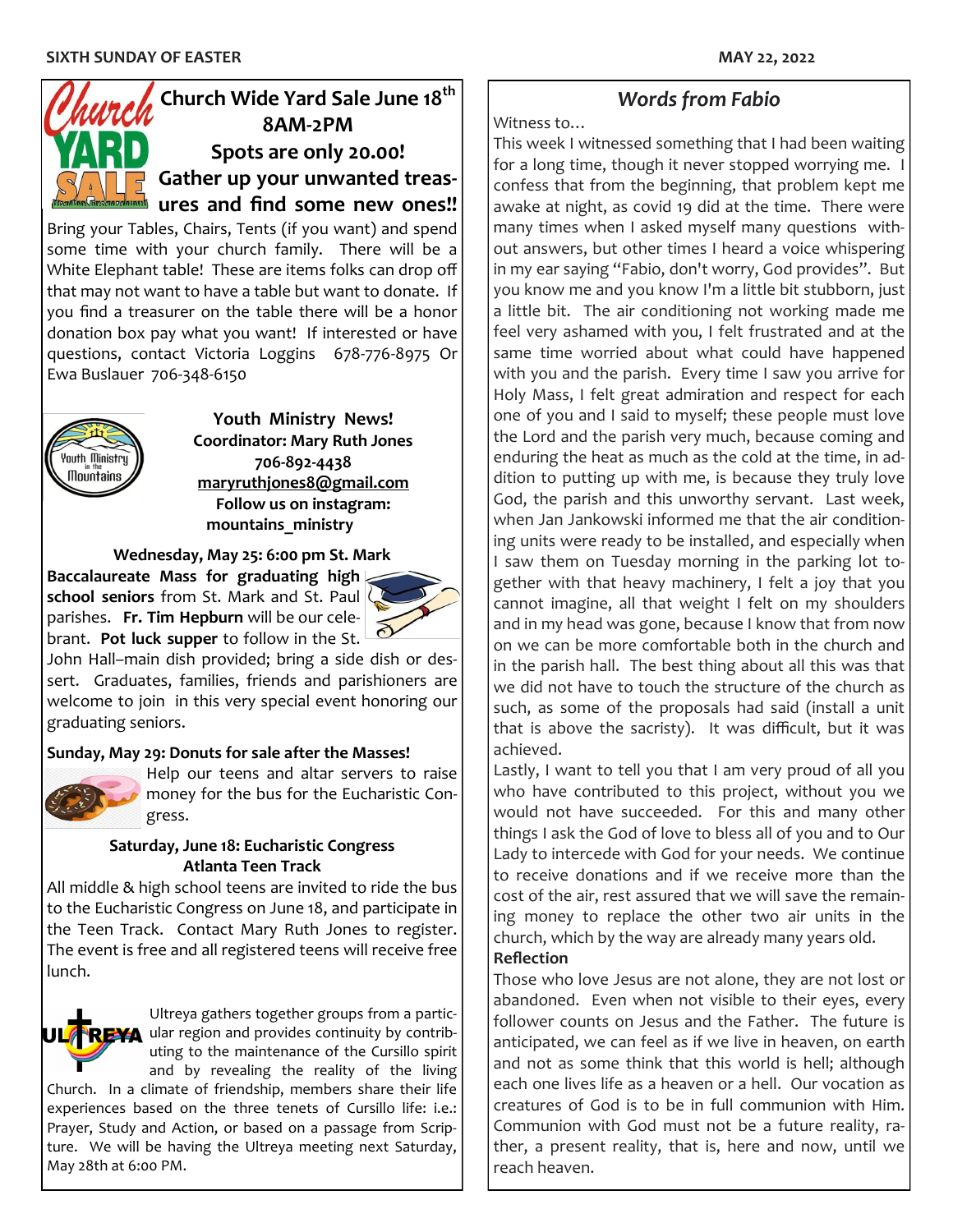#### *Palabras de Fabio*

Testigo de…

Esta semana fui testigo de algo que ya esperaba desde hacía mucho tiempo y aunque era algo que esperaba ya desde el año pasado no dejaba de inquietarme. Les confieso que desde el principio ese problema me quitó el sueño, como en su momento lo hizo el covid 19. Fueron muchos los momentos en que me hacía preguntas, muchas de ellas sin respuestas pero en otras siempre escuchaba una voz que me susurraba al oído diciendome: "Fabio, no se preocupe que **Dios provee**". Pero ustedes me conocen y saben que soy un poco terco, sólo un poquito. Esa situación que estaba viviendo me producía mucha vergüenza con ustedes, me sentía frustrado y a la vez preocupado por lo que hubiera podido pasar con ustedes y la parroquia. Cada vez que los veía llegar para la Santa Misa, sentía una gran admiración y respeto por cada uno de ustedes y me decía en mis adentros: estas personas tienen que querer mucho al Señor y a la parroquia, porque venir y aguantar tanto el calor, como el frío en su momento, además de aguantarme a mí, es porque de verdad aman a Dios, la parroquia y a este indigno servidor. La semana pasada, cuando Jan Jankowski me hizo saber que las unidades de aire acondicionado estaban listas para ser instaladas y sobre todo cuando las vi el martes por la mañana en el aparcadero, junto con esa maquinaria pesada, sentí una alegría que ustedes no se alcanzan a imaginar, todo ese peso que sentía en mis hombros y en la cabeza se fueron, porque se que a partir de la fecha podremos estar más cómodos tanto en el templo como en el salón parroquial. Lo mejor de todo esto fue que no tuvimos que tocar la estructura del templo como tal, como lo habían planteado algunas de las propuestas para remover e instalar una unidad que está encima de la sacristía. Fue difícil, pero se logró.

**Antes de terminar, quiero decirles**: me siento muy orgulloso de todos los que han contribuido en este proyecto, sin ustedes no lo hubiéramos logrado. Por esto y muchas otras cosas más le pido al Dios del amor que les retribuya el ciento por uno y a la Virgenciata que interceda ante Dios por sus necesidades. Seguimos recibiendo donaciones y si recibimos más de lo que costó el aire, tengan la seguridad que guardaremos el dinero restante para reemplazar las otras dos unidades de aire del templo, que por cierto ya tienen muchos años de uso.

#### **Reflexión**

Quien ama a Jesús no está solo, no está perdido ni abandonado a su suerte. Aún cuando no sean visibles para sus ojos físicos, todo seguidor cuenta con Jesús y con el Padre, pues están a su lado. El futuro se anticipa, podemos vivir desde ya el cielo en la tierra y no como piensan algunos que creen que este mundo es un infierno; aunque cada uno vive su vida como un cielo o un infierno. Nuestra vocación como criaturas de Dios es alcanzar la comunión plena con El. La comunión con Dios no ha de ser una realidad futura, más bien, una realidad presente, es decir, aquí y ahora, hasta que lleguemos al cielo.



**Noticias Sobre el Grupo Júvenil! Cordinadora: Mary Ruth Jones 706-892-4438 [maryruthjones8@gmail.com](mailto:maryruthjones8@gmail.com) Siganos en instagram: mountains\_ministry**

**Domingo 29 de mayo: ¡Donas a la venta después de las Misas!** Ayuda a nuestros jóvenes y monaguillos a recaudar fondos para el autobús del Congreso Eucarístico.



**Miércoles 25 de mayo: 6:00 pm San Marcos Misa de bachillerato para graduados de bachille-**



**rato** de las parroquias de San Marcos y San Pablo. **Padre Tim Hepburn** será nuestro celebrante. **Cena de pot luck** a seguir en el St. John Hall – plato principal proporciona-

do; llevar un patilloi o postre. Graduados, familias, amigos y feligreses son bienvenidos a unirse en este evento muy especial en honor a nuestros estudiantes de último año que se gradúan.

### **Sábado 18 de junio: Congreso Eucarístico, Atlanta Teen Track**

Todos los adolescentes de secundaria y preparatoria están invitados a viajar en autobús al Congreso Eucarístico el 18 de junio y participar en el Teen Track. Comuníquese con Mary Ruth Jones para registrarse. El evento es gratuito y todos los adolescentes registrados recibirán almuerzo gratis.

# *Clases Pre-Bautismales*



La clase pre-bautismal y bautismo será el **Sábado, 28 de mayo** *para los que ya se inscribieron***. Clase comienza a las 10 AM** aqui en la iglesia. El bautismo seguido de la clase. Favor de comunicarse a la oficina para

obtener la forma de inscripción para el bautizo, ya que el cupo es limitado, gracias**. El uso del cubreboca a la clase y al bautismo es opcional.**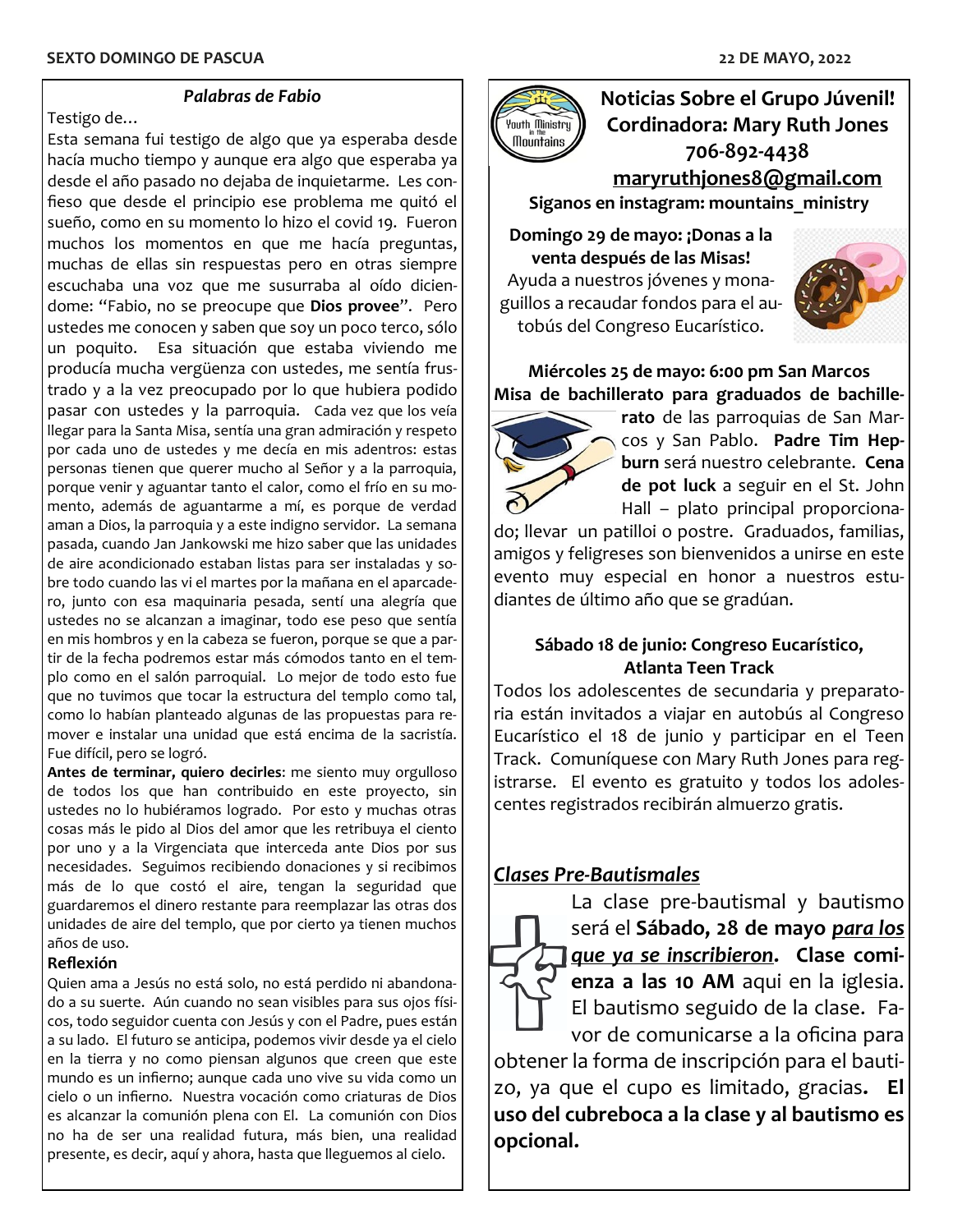#### *"Peace & All Good with Archbishop Hartmayer" to Air on AM 1160 The Quest*

First episode to be broadcast Thursday, June 2, 2022, at 11 a.m. AM 1160 The Quest - Your Atlanta Catholic Radio - announces a new program hosted by Archbishop Hartmayer as he engages in conversations with local parishioners about a range of topics near and dear to the Archbishop's heart. In the first episode of "Peace & All Good," guest Sue Winslow, a parishioner from St. Lawrence, shares her story that highlights the Eucharist as an integral part of her faith journey. Tune in to hear this inspiring conversation which will also include introductions and insights from Fr. Michael Silloway, pastor of Christ Our King and Savior. Future episode will cover Catholic education, dealing with the loss of an unborn child, and additional topics. Listen on your radio dial at AM 1160, via online streaming at [www.TheQuestAtlanta.com,](https://www.TheQuestAtlanta.com) on any smart speaker, or on The Quest Atlanta app. All episodes will also be available ondemand on The Quest website and app.

### *FOUND: FIRST COMMUNION GIFT*

We have found a boxed gift from First Communion on May 1 which was left in the church pew. It has a candle, bible, rosary and handkerchief. If you are missing a gift, please contact the office.

### *IS YOUR CHILD MISSING A CERTIFICATE?*

We have a number of sacrament certificates which have not been picked up over the past several years. If your child's name is on this list, or you know the family of the child, please contact SOR office: First Communion/Reconciliation: Elena Jimenez, Angela Medina, Daniela Gallardo, Magda Huerta, Audrey Martin, Marley Martin, Juanita Miguel, Eric Nava, Kevin Leon Olandez, Otilia Ramirez. Confirmation certificates: Kayla Garcia, Annie Elizabeth Powell, Cristian Issac Garcia, Michael John England, Eduardo Rivas. Thank you!

### *Not willing to let go of your marriage? Many couples continue to struggle in a marriage, but are not willing to give up on each other. There is hope.*

Retrouvaille is a program designed to help struggling marriages regain their health. It helps a husband and a wife rediscover or re-awaken the love, trust and commitment that originally brought them together. The program is highly successful in saving hurting marriages, even bringing reconciliation to couples who have already separated or divorced. Retrouvaille is a peer ministry of volunteer couples that can help you learn the tools of healthy communication, build intimacy and heal, just as they have done in their own marriages. For more information about our upcoming Retrouvaille Weekend program, June 3-5, 2022, contact: Andy & Lilly @ 770.912.4743 or visit our website: **HelpOurMarriage.org**

# *Saint Paul the Apostle Parish Survey*

Beginning the weekend of May 14-15 and running through the end of May, each family or adult single member of St. Paul is

asked to fill out a parish survey so that our administration can better plan the use of parish resources and know what you, the parishioners, wish in the way of ministries and services.

The surveys will be available in print form and on the internet. Pick up a paper copy from the table in the Narthex and place completed surveys in the lock box located in the Narthex.

Complete the online survey on our website or with the following link:

**[https://www.osvhub.com/stpaulcleveland/](https://www.osvhub.com/stpaulcleveland/forms/parish-survey) [forms/parish](https://www.osvhub.com/stpaulcleveland/forms/parish-survey)-survey**

# *Encuesta Parroquial San Pablo Apóstol*



A partir del fin de semana del 14 al 15 de mayo y hasta fines de mayo, se le pide a cada familia o miembro adulto soltero de St.

Paul que complete una encuesta parroquial para que nuestra administración pueda planificar mejor el uso de los recursos parroquiales y saber lo que necesita, y lo que los feligreses desean en el camino de los ministerios y servicios.

Las encuestas estarán disponibles en forma impresa y en Internet. Tome una copia en papel de la mesa en el vestíbulo y coloque las encuestas completadas en la caja de seguridad ubicada en el vestíbulo.

Complete la encuesta en línea en nuestro sitio web o con el siguiente enlace:

**https://www.osvhub.com/stpaulcleveland/ forms/parish-survey-1**